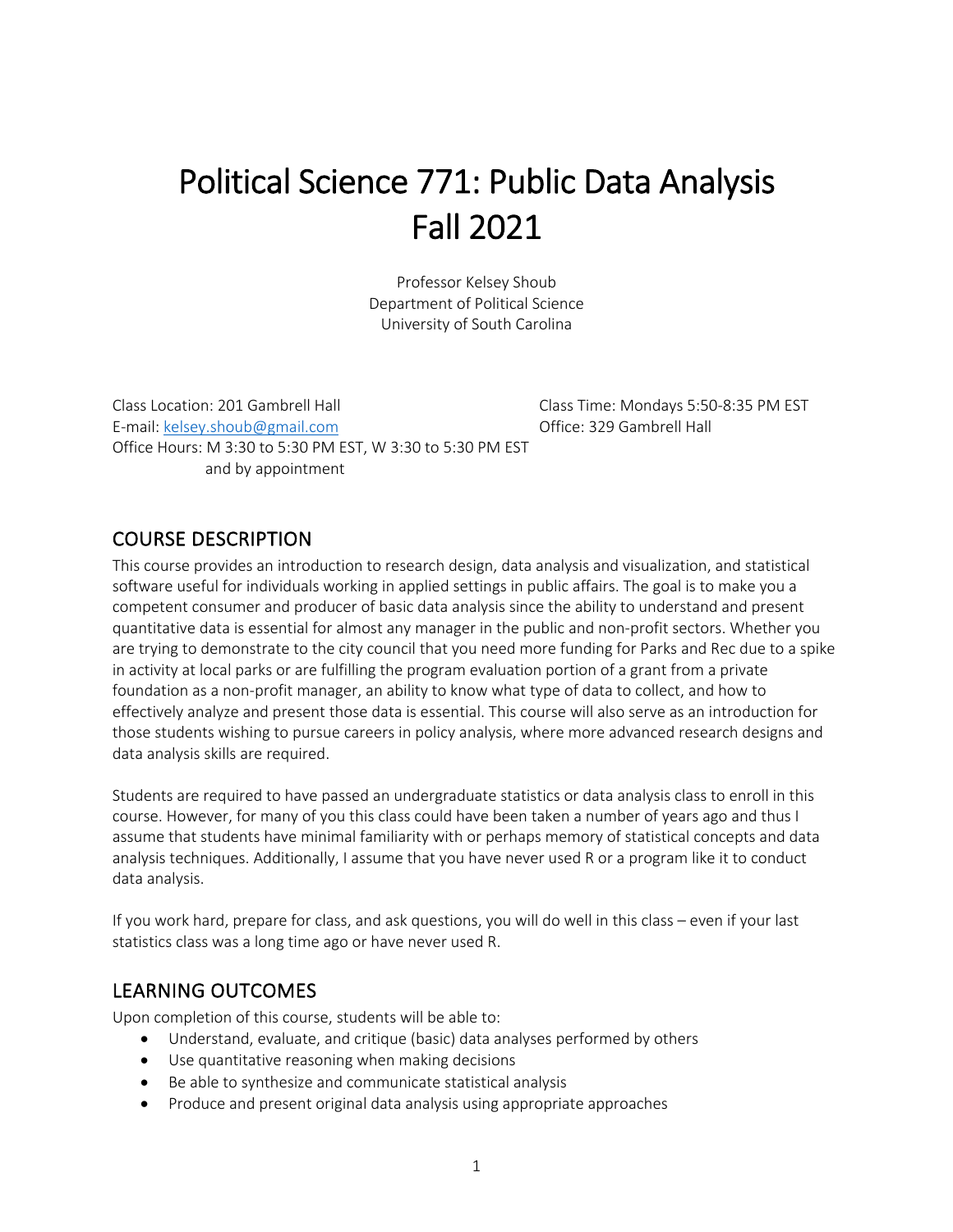# GRADING + ASSIGNMENTS

The grading scale for this course is as follows:

- 90% or above A,
- 87% to 89.99% B+.
- 80 to 86.99% B,
- 77% to 79.99% C+.
- 70% to 76.99% C,
- 67% to 69.99% D+,
- 60 to 66.99% D,
- and below 60% F.

Grades in this course will be determined as follows:

#### • Weekly, Group Labs (30% of the course grade)

We will have 9 in-class lab sessions over the course of the semester, with the lowest lab grade dropped (3% for each lab). Additionally, at two points in the semester, you will be asked to evaluate yourself and your group members and reflect on how the labs are going. Combined these two check-ins account for the last 6% of your lab grade. You will be assigned groups, who you will collaborate with each week to complete the weekly lab – and turn in a single assignment. Each week, they are due by Friday at 11:59pm.

During our class period each week, the first portion of class will be lecture, a coding demo, or both. Then we will transition to lab time. Each lab asks you to apply the knowledge and skills you learn in this class. At the beginning of the semester, the portions of the lab that ask you to use R will very closely mirror the code presented during the coding demo (i.e., you can essentially copy and paste), but, as the semester goes on, you will be asked to adapt the code more and draw on what you learned in prior weeks.

You (and your group) will start each lab during class, where you can ask me questions and work together in person. The hope is that you and your group will complete – or nearly complete – the lab during the class period, but this may not always happen.

#### • Homework Assignments (20% of the course grade)

There will be 4 homework assignments (5% for each assignment) over the course of the semester. While working through problems in groups is acceptable, every individual in class should turn in their own (unique) write-up and copy of their homework. For each assignment, you will have approximately two weeks from the time it is assigned to the time it is due.

The goal of these assignments is to have you work through an assignment by yourself and to apply what you have learned in class in another way.

The four assignments are as follows:

 $\circ$  HW1 asks you to extract key information from two related articles, make a policy recommendation based on those articles, and make a plan for a meta-analysis. Due September 13 at the start of class.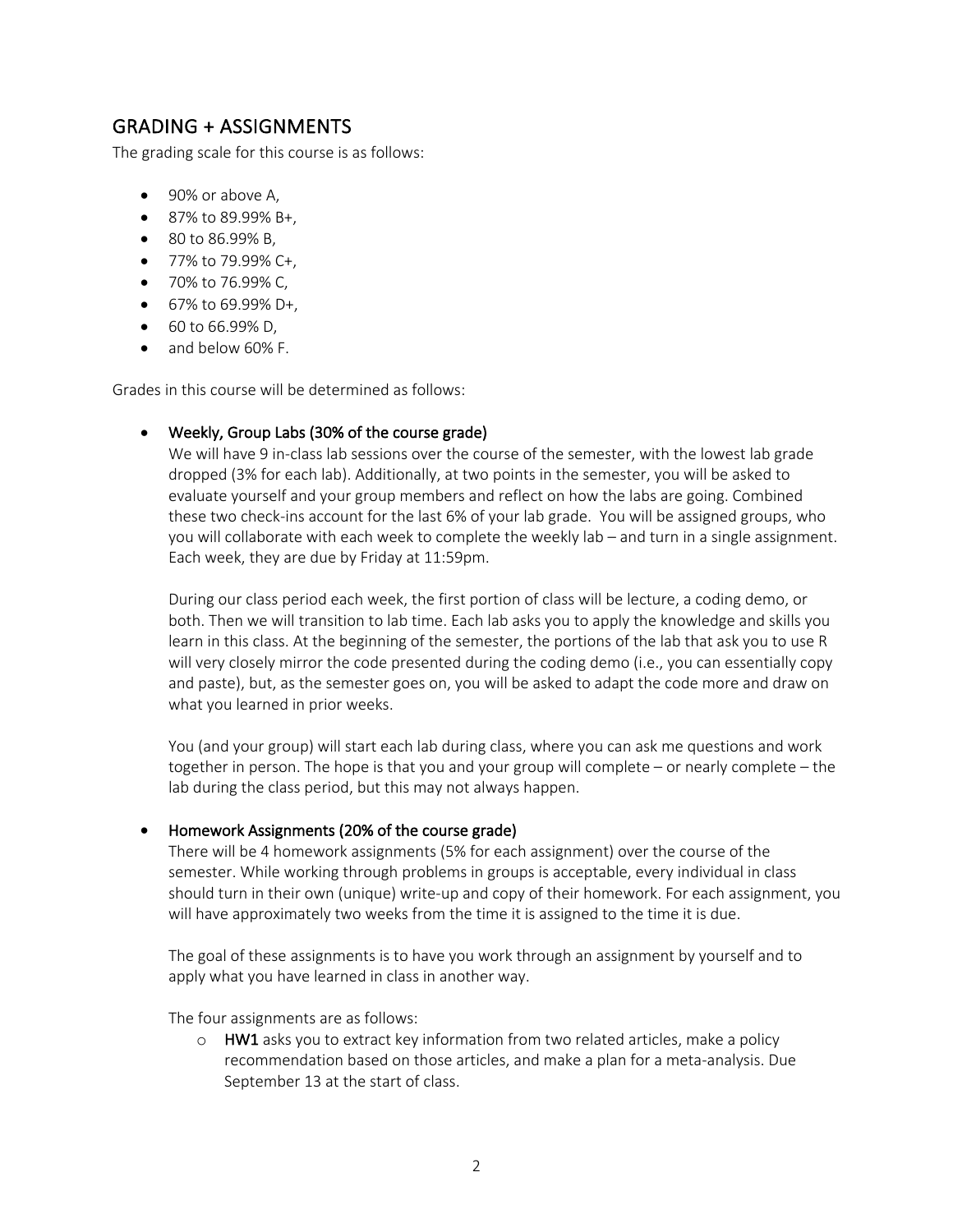- $\circ$  HW2 asks you to extract key information about a set of surveys, download a specified survey from the web, and use information from that survey to make recommendations. Due September 27 at the start of class.
- o HW3 asks you to evaluate whether a sudden policy change altered policy outcomes. Due October 11 at the start of class.
- $\circ$  HW4 asks you to examine how appointment procedures affect agency or program performance. Due November 15 at the start of class.

#### • Midterm Exam (10% of the course grade)

There will be one exam a little over halfway into the semester that is in-person and held during our normal class period. For the exam, you can prepare a reference sheet that you can bring with you to use. At the end of the exam, you will turn this sheet in for extra credit on the exam.

#### • (In-Class) "Hackathon" (10% of the course grade)

Instead of a final exam, we'll be doing a hack-a-thon that will put what you've learned to the test.

A week or two beforehand you will be told the topic for your group's presentation and given 2-4 studies related to your question that you should read beforehand. At the start of the class period, I will give you a data set related to your question. During the class period, as a team, you will have to use the provided data set to answer your question and put together a one-page handout that presents the question or puzzle, results, highlights key take-aways, and briefly discusses the limitations of your study. At the end of class, you will submit your handout, and following class you will be asked to evaluate yourself and your groupmates and reflect on the experience.

#### • Research Paper (30% of the course grade)

Students will complete an original research paper (12-17 pages) that requires them to set up their research question, gather appropriate data, analyze the data, and present the results of the analysis in a paper. The paper can examine either a theory of interest to public administration or policy scholars (e.g. how does public service motivation affect agency performance?) or a practical descriptive empirical question taken from their professional service or potential professional service (e.g. how long does it take the police to respond to emergency calls in different parts of the city and what factors shape response times?). A handout with more information will be provided early in the semester.

Your paper grade is made up of four discrete assignments. These are:

#### o Paper Proposal (5%)

Your proposal will be filling out a form with 5 questions about your topic and data. Due October 18 at the start of class.

o Puzzle Statement & Data Description (5%)

Submit a document with a 1-2 paragraph statement of the puzzle or question you will be addressing in your paper and provide descriptive information about the data set – and specifically the variables – you are using. Due November 1 at the start of class.

o One-Page Handout or Summary (5%) Submit a 1 page handout summarizing your paper that highlights the key take away points of your paper. Due November 29 at the start of class.

#### o The Paper Itself (15%)

Due December 6<sup>th</sup> by 11:59 PM EST.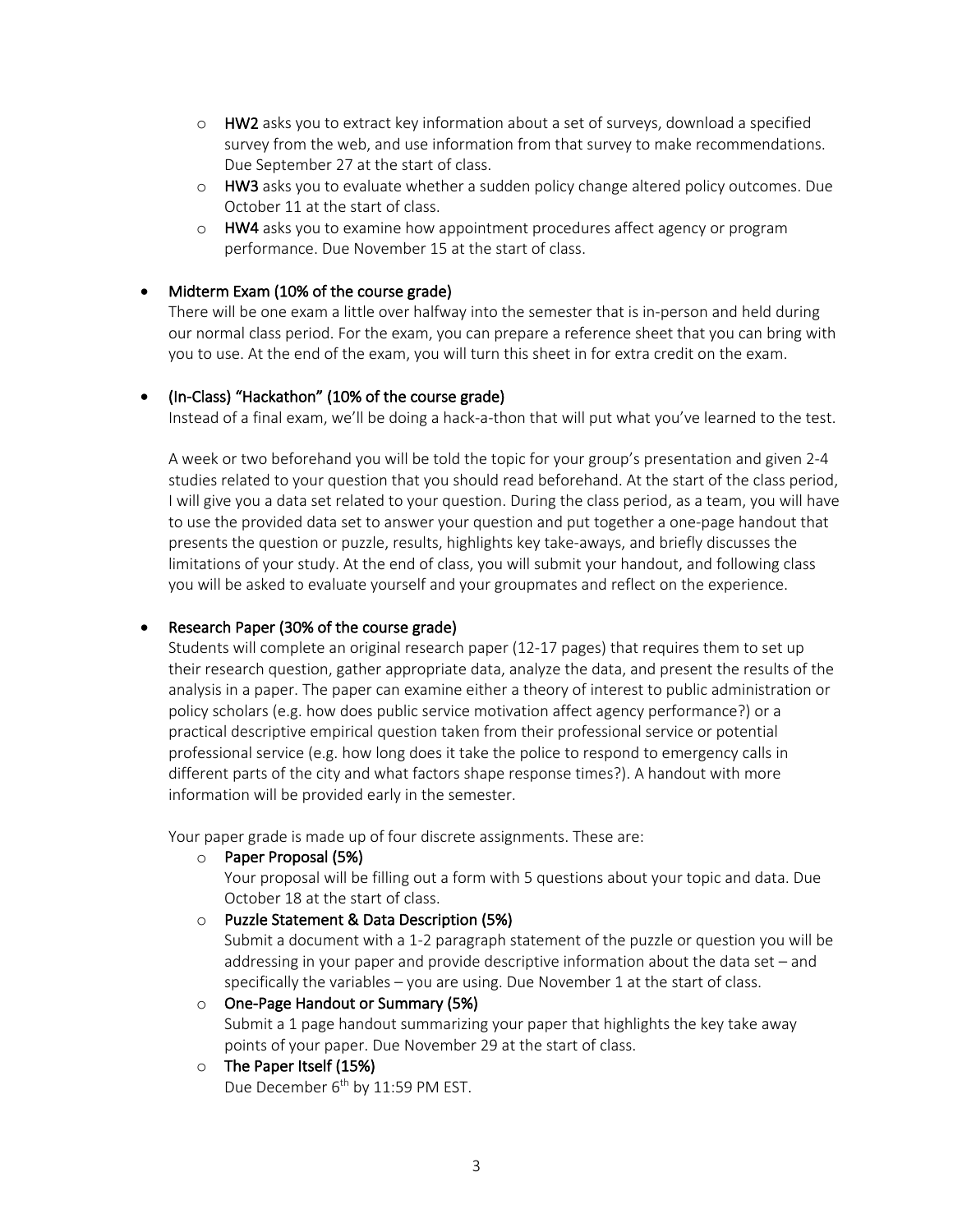# POLICIES AND PROCEDURES

*Please note that the following policies/statements are taken verbatim or very close to verbatim from the website of the Center for Teaching Excellence and are consistent with university rules and procedures*

#### Recording Lectures & Privacy Protection

Students may not record class sessions or any portion of class sessions without the advance permission of the instructor or from the University's Office of Student Disability Services. Under no circumstances are students allowed to share material from lectures with members of the public. I will post videos for class that should be used for the purposes of class only and any local downloads should be deleted at the conclusion of the course from your computer. If class goes online (i.e., virtual) for any reason, synchronous class sessions will not be recorded by the professor or by any student, as you and your fellow students may participate verbally and in writing. This policy is in place to ensure the privacy of our classmates and to ensure material can be discussed openly and honestly.

#### Academic Integrity

Assignments and examination work are expected to be the sole effort of the student submitting the work. Students are expected to follow the University of South Carolina Honor Code and should expect that every instance of a suspected violation will be reported. Students found responsible for violations of the Code will be subject to academic penalties under the Code in addition to whatever disciplinary sanctions are applied. Cheating on a test or copying someone else's work, will result in a 0 for the work, possibly a grade of F in the course, and, in accordance with University policy, be referred to the University Committee for Academic Responsibility and may result in expulsion from the University.

#### Attendance Policy

In graduate classes that meet once a week you should not miss any classes. When you miss class, you miss important information. If you are absent, you are responsible for learning material covered in class. If you are absent when an assignment is due, you must have submitted the assignment prior to the due date to receive credit or have arranged an alternate due date with the professor prior to the absence. If you unexpectedly miss class and cannot contact the professor beforehand, you must contact the professor within 48 hours of missing class.

#### Expectations for Classroom Behavior

All cell phones and pagers are to be turned off or silenced during class (not on vibrate). All cell phones are to be put away out of view during class; there is no text messaging, etc, during class. Failure to adhere to these classroom rules may result in your being dismissed from class and/or an academic penalty. Please be respectful of each other, the instructor, and any guest presenters while in class. We are all here to learn!

Any disrespectful or disruptive behavior may result in your referral to the Office of Student Judicial Programs.

#### Assignment Submission

Assignments are due when noted on the syllabus, and if no date or time is explicitly established then it is due at the beginning of class on the day noted. Late assignments will be accepted only in cases of emergency. Unless otherwise noted all assignments should be turned in via Blackboard on the assignments tab.

#### Make Up Exams

Midterm Exams: Makeup exams will be allowed only with pre-approval of the instructor or with an acceptable, documented reason. Acceptable reasons for makeup exams include severe illness, family emergencies or other unavoidable events including dangerous weather conditions and car accidents.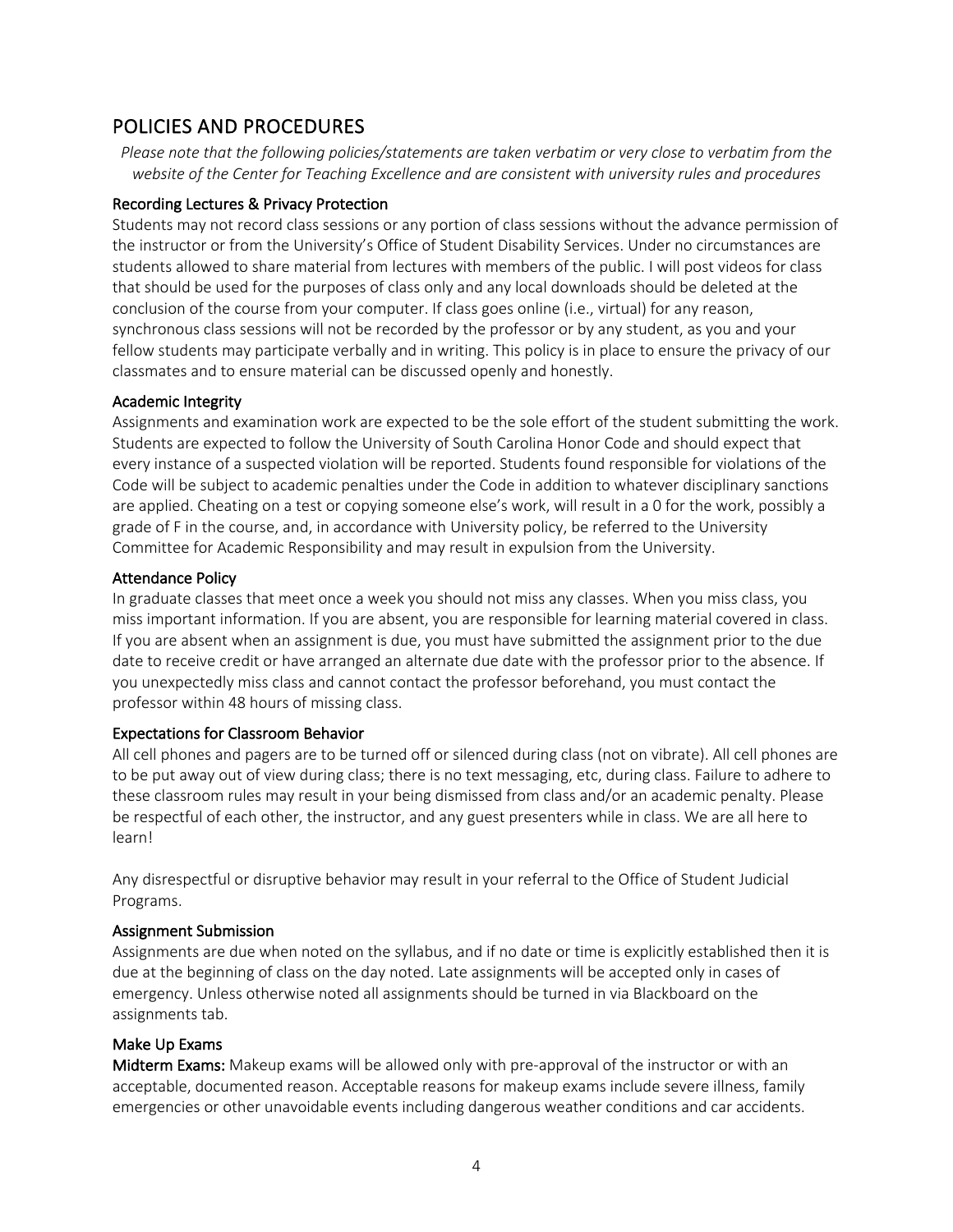Exam format for makeup exams may be different than the original exam and will likely utilize a mixture of short answers and essays. An oral examination may also be utilized if deemed appropriate by the instructor.

In Class Hack-a-thon: Students who are absent from the hack-a-thon will be given the grade of F on the course if they have not offered an excuse acceptable to the instructor (see previous paragraph for list of reasons). Re-examinations for the purpose of removing an F or raising a grade are not permitted. However, if the absence is excused, students will be assigned a grade of I, and may complete the course under the conditions specified by the instructor in the "Assignment of Incomplete Grade" form. A student with excused absence from a final examination – here the in class hack-a-thon – in one semester may complete the assignment at the next regular examination period provided the examination is taken at the convenience of the professor. The assignment must be taken within one calendar year from the time the absence was incurred. Deferments will be granted only in case of absence certified as unavoidable because of documented illness or other cause, rendering attendance at final examinations impossible.

#### Accommodating Disabilities

Reasonable accommodations are available for students with a documented disability. If you have a disability and may need accommodations to fully participate in this class, contact the Office of Student Disability Services: 777-6142, TDD 777-6744, email sasds@mailbox.sc.edu, or stop by LeConte College Room 112A. All accommodations must be approved through the Office of Student Disability Services.

#### Diversity

In order to learn, we must be open to the views of people different than ourselves. While in class, please honor the uniqueness of your fellow classmates and appreciate the opportunity we have to learn from one another. Please respect each other's opinions and refrain from personal attacks or demeaning comments of any kind. Finally, remember to keep confidential all issues of a personal or professional nature that are discussed in class.

#### Instructional Methods

This course will be taught using multiple instructional methods, including but not limited to: videos, in class discussion, group work, oral presentations, and in-class lab.

#### Recommended Study Habits

Readiness to learn means that you will come to class with questions and insights and prepared to discuss the relevance and application of course materials. I have found that students who do well in my class also: check blackboard often; take notes as you complete reading assignments to help you prepare for class and tests; form small study groups to prepare for exams; and ask questions often.

#### Expectations of the Instructor

The instructor is expected to facilitate learning, to answer questions appropriately, to be fair and objective in grading, to provide timely and useful feedback on assignments, to maintain adequate office hours, and to treat students as she would like to be treated in their place.

#### Amending the Syllabus and Rules

Amendments and changes to the syllabus, including evaluation and grading mechanisms, are possible. The instructor must initiate any changes. Changes to the grading and evaluation scheme must be voted on by the entire class and approved only with unanimous vote of all students present in class on the day the issue is decided. The lecture schedule and reading assignments (daily schedule) will not require a vote and may be altered at the instructor's discretion. Grading changes that unilaterally and equitably improve all students grades will not require a vote. Once approved amendments will be distributed in writing to all students via e-mail or Blackboard.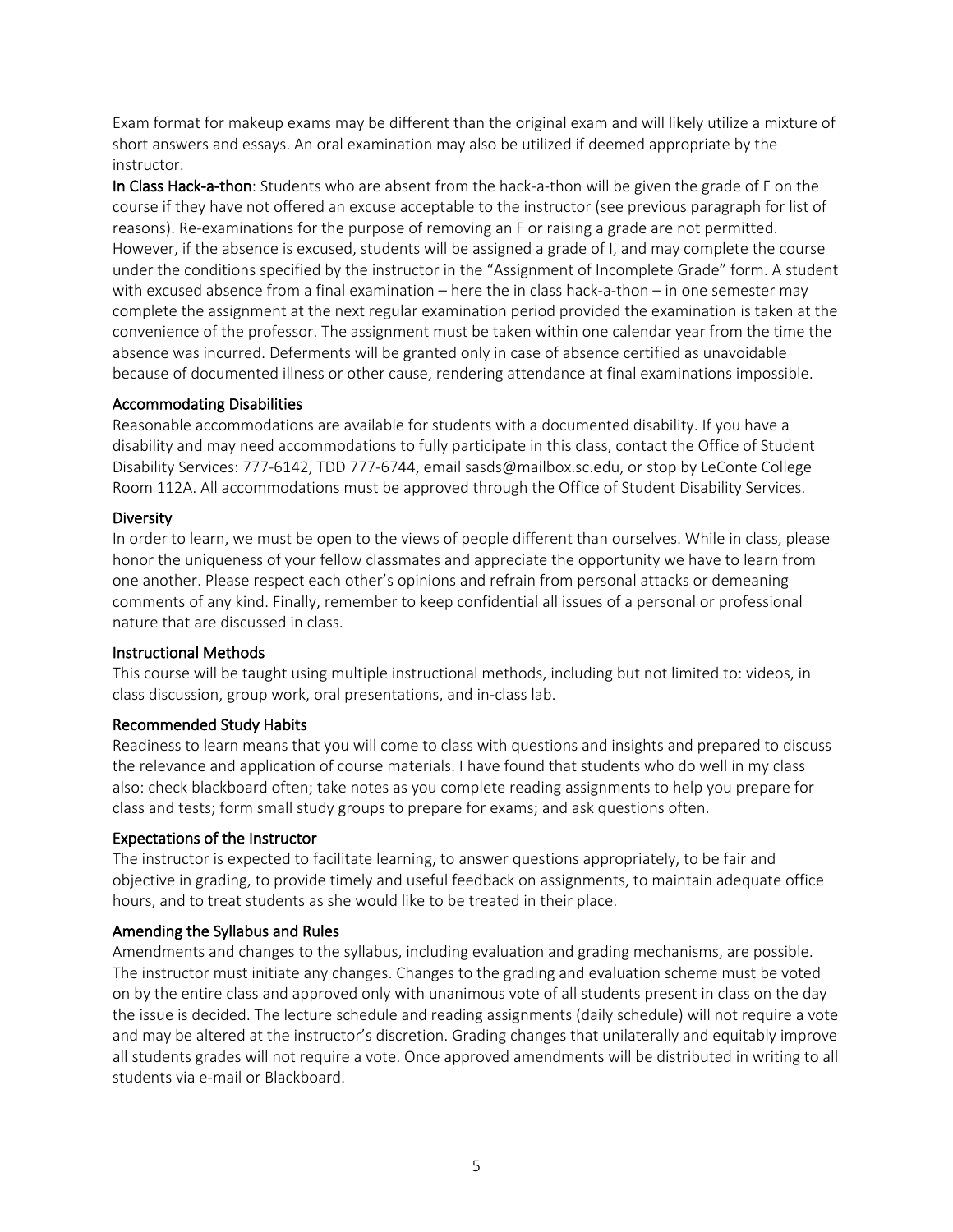#### A Note on COVID-19

COVID-19 continues to pose a threat to the well-being and health of our USC community. You are urged to take extra precautions to keep yourself and your peers safe. First, please be aware of all current CDC guidelines, which can be found here: https://www.cdc.gov/coronavirus/2019-ncov/index.html. Vaccines and masks are highly encouraged – both in class and for meetings, such as in office hours. If you are unwilling or unable to wear a mask when meeting one-on-one or in office hours, I am happy to meet with you virtually.

Further, if you are not feeling well - STAY HOME. Although the class is lab based, protecting everyone's health is most important, so I have built in flexibility on labs: they are not due until the 11:59 pm EST the week of class and your lowest lab grade will be dropped. Additionally, I will have my laptop out during class to answer questions via e-mail and maintain a Zoom link during the lab period of class for groups who need to complete the lab remotely (e.g., you are quarantining). This means that if you feel ill stay home and virtually participate.

Please let me know, however, if you do feel ill and need to miss class. Should you become sick or need to take a longer period of absence, I will happily work with you to ensure your success in the class. Again: my priority is all of our health and safety.

If, for whatever reason, class must temporarily or permanently transition to a fully remote mode, we will simply transition to a virtual meeting space, and office hours will be held virtually. This may occur if I am ever required to quarantine, if there is an outbreak in class, or if 30% or more of the class is ill, in quarantine, or otherwise cannot attend class in person per university guidance.

Finally, to support contact tracing efforts in the future, all students will have assigned seats following the first week of class.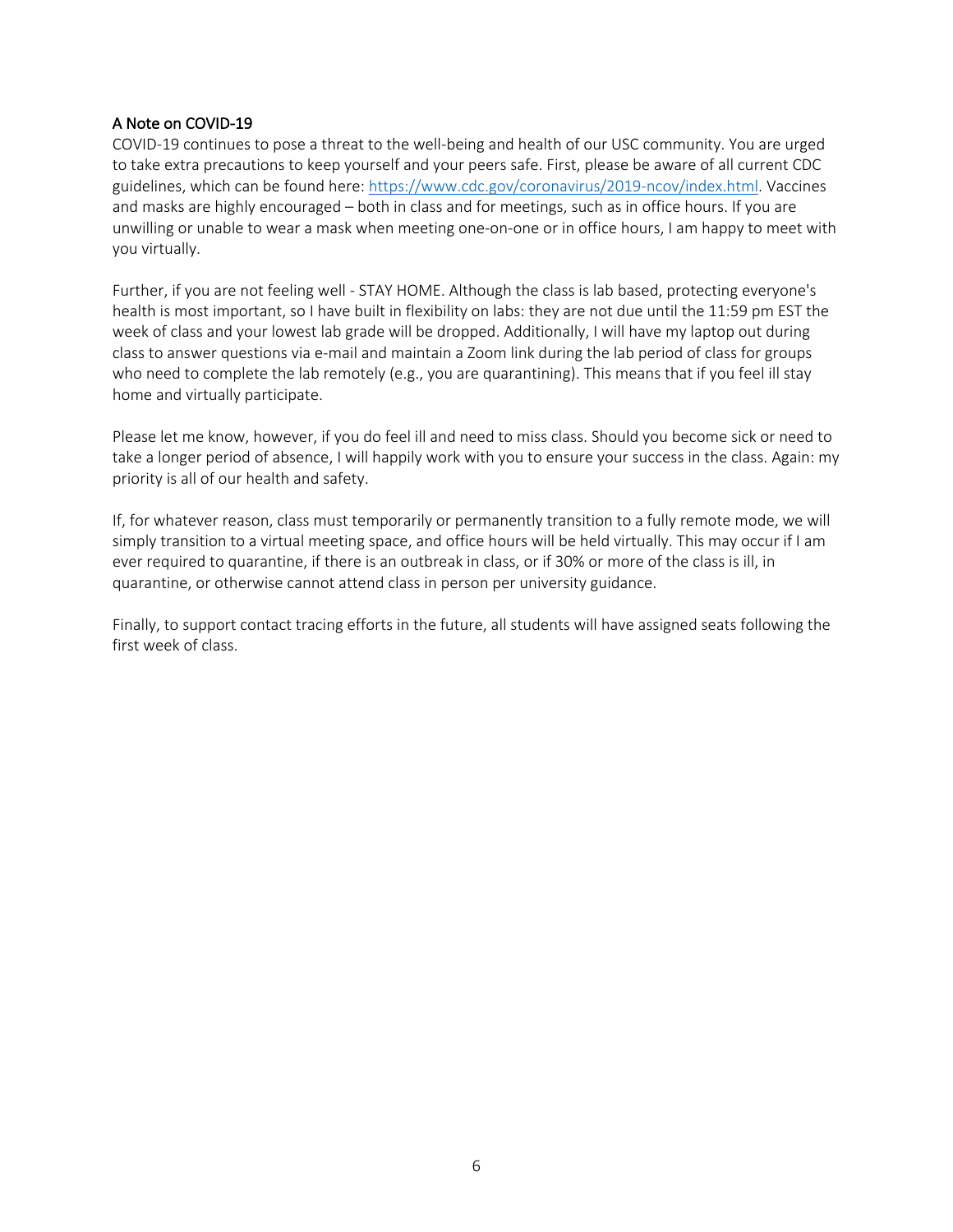# DAILY COURSE SCHEDULE

Each class will have four components aimed at helping you gain the skills to both be a consumer and producer of statistics as they relate to public policy. The four components of each class are: (1) spotlight on a type of research design, (2) theoretical building blocks, (3) associated technical skills (in R), and (4) an application tying the article highlighted in the research design to the skills learned. Note that each week we have approximately two readings, which is a lighter reading load than a course with a substantive focus, and that substantial time in class will be devoted to lab, instead of discussion as in a substantively focused course. This is by design to give you time to complete the lab and ask questions during class (or office hours) but not unduly burden you with work.

For each class period, you should have read the readings listed for that day before coming to class, downloaded any R scripts and/or data that will be used during the class period, and downloaded that day's lab.

Amendments and changes to the syllabus may occur, and the instructor reserves the right to do so.

## August 23 Class Overview + The Evidence Informed Policy Movement

- Today's Topics:
	- o Overview
	- o Evidenced Based Policy Making
	- o An Introduction to R
- Learning Objectives:
	- o Understand the layout of class, topics to be covered, and expectations.
	- o Understand how data science fits into policy creation, adoption, and evaluation.
	- o Be introduced to the statistical platform that we will be using throughout this course and gain an understanding of why we are doing so.
- Before class download R and RStudio.
	- o Start by downloading R here: https://cran.r-project.org/
	- o Next, download RStudio here: https://www.rstudio.com/products/rstudio/download/
		- Note: You should download the free desktop version.
- Reading for Today's Class:
	- o Bowers and Testa. 2019. "Better Government, Better Science: The Promise and Challenges Facing the Evidence Informed Policy Movement." *American Review of Political Science.*
	- o Borwein & Bailey. 2013. "The Reinhart-Rogoff error or how not to Excel at economics". Blog Post on *The Conversation.* (https://theconversation.com/the-reinhart-rogoff-erroror-how-not-to-excel-at-economics-13646)
		- § The original (academic) article (optional): https://www.nber.org/papers/w15639
	- o Strickland. 2017. "Excel Is Autocorrecting Scientific Research. And That's Not Cool" Post on *How Stuff Works* (https://science.howstuffworks.com/innovation/scientificexperiments/excel-is-autocorrecting-scientific-research-thats-not-cool.htm)
		- The original (academic) article (optional): https://genomebiology.biomedcentral.com/articles/10.1186/s13059-016-1044-7
		- An update on these issues (optional): https://www.theregister.com/2020/08/06/excel\_gene\_names/
- What's assigned or due?
	- o Paper Proposal (assigned)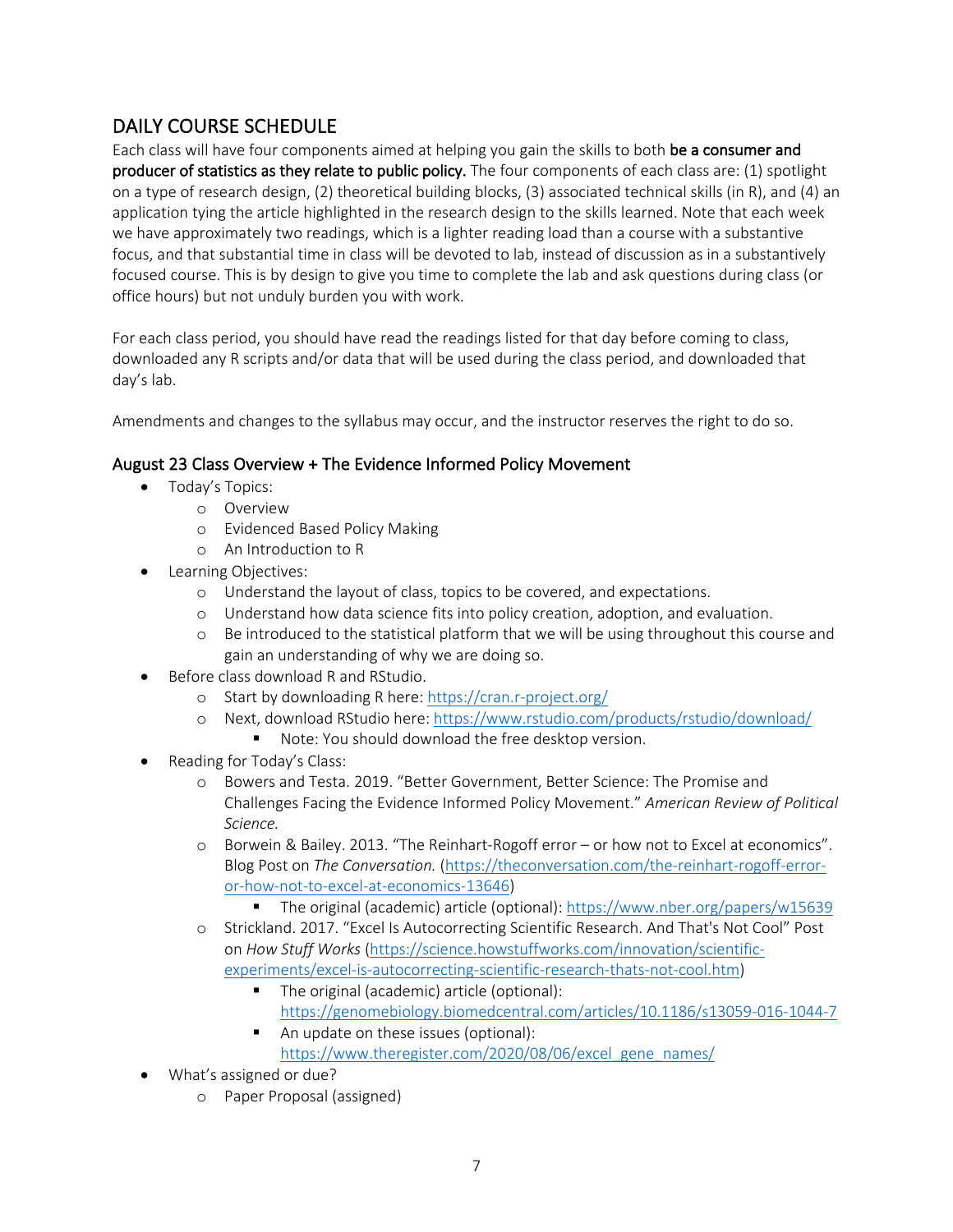## August 30 The Building Blocks

- Topics:
	- o *Building Blocks:* The Scientific Method + Core Concepts
	- o *Research Design Overview:* A Typology of Approaches
	- o *Technical Skills:* What is a data set? What are data formats?
	- o *Application:* Exploring Open Data Portals
- Learning Objectives:
	- o Gain an understanding of the basic vocabulary to be used in class.
- Readings for Today's Class:
	- o Chapter 4 on Research Design from Kellstedt and Whitten (2018) *The Fundamentals of Political Science Research*
	- o Knopf, Jeffrey W. 2006. "Doing a Literature Review." PS: Political Science & Politics 39 (01):127–132.
	- o Thorsby, J., Stowers, G.N., Wolslegel, K. and Tumbuan, E., 2017. Understanding the content and features of open data portals in American cities. Government Information Quarterly, 34(1), pp.53-61.
- What's assigned or due?
	- o HW 1 (Assigned, Due September 13)

## September 6 No Class (Labor Day)

## September 13: Sampling, Surveys, Distributions

- Topics:
	- o *Building Blocks:* Sampling, Distributions, and Probability Theory
	- o *Application:* Who's going to win the 2020 election?
		- § *Research Design Overview:* Survey Research
		- *Technical Skills:* Intro to R Part 2
- Learning Objectives:
	- o Gain an understanding of the building blocks of inference.
	- o Continue our introduction to R with an understanding that it is a means to an end.
- Readings for Today's Class:
	- o Chapters 6 and 8 from Dixon et al's (2018) *The Process of Social Research*
	- o Horowtiz, Juliana Menasce, Anna Brown, and Kiana Cox. 2019. "Race in America 2019." *Report issued by Pew Research Center.* 
		- (https://www.pewsocialtrends.org/2019/04/09/race-in-america-2019/)
	- o Presidential Approval by 538 (https://projects.fivethirtyeight.com/trump-approvalratings/). Look at the visualizations on the main page, but also read the information on the "How this works" page (http://fivethirtyeight.com/features/how-were-trackingdonald-trumps-approval-ratings/).
- What's assigned or due?
	- o Homework 1 (Due)
	- o Homework 2 (Assigned, Due September 27)

## September 20: Descriptive Statistics

- Topics:
	- o *Building Blocks:* Descriptive Statistics
	- o *Application:* How does perceptions of institutions influence tax compliance decisions?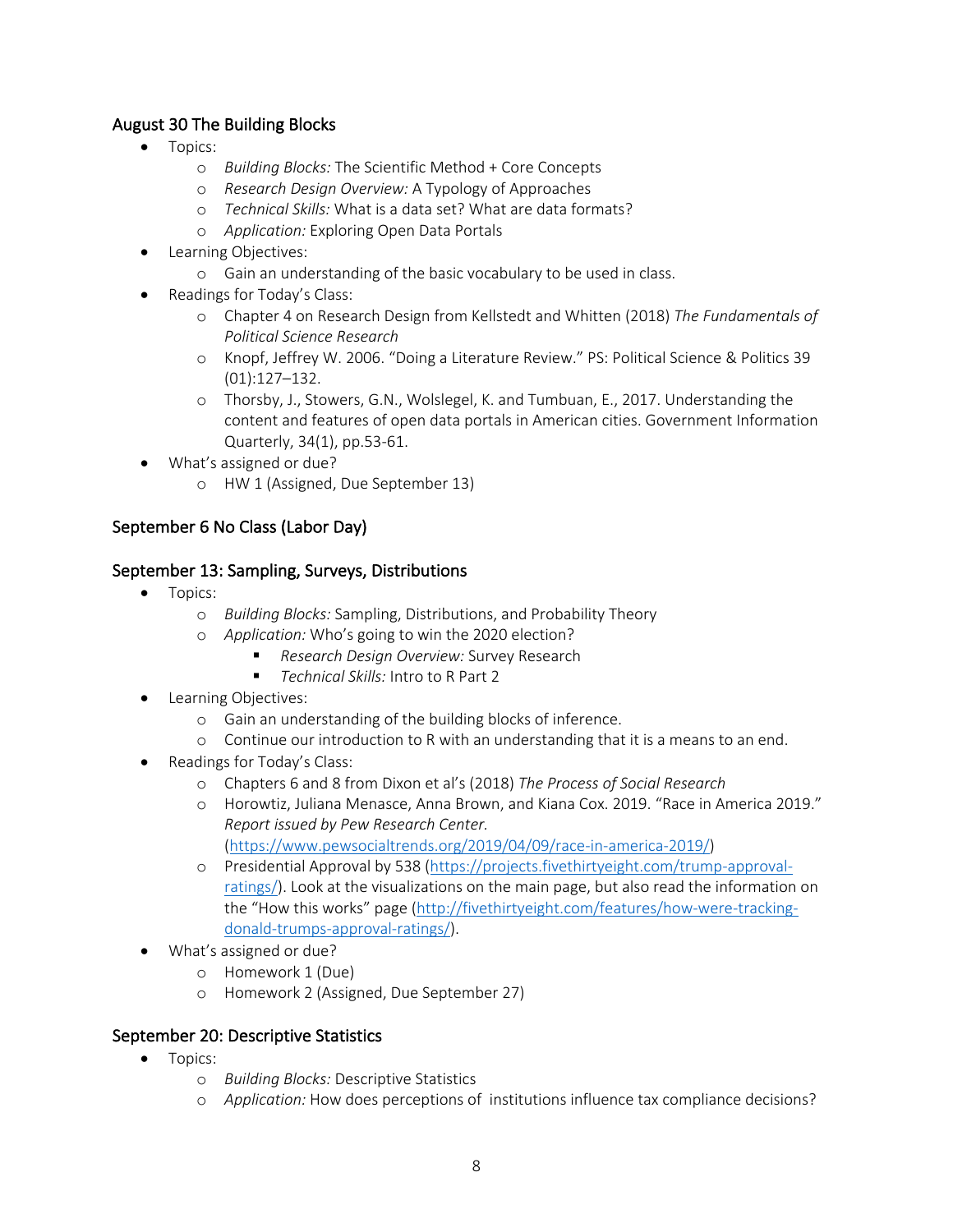- *Research Design Overview:* Survey Experiments
- *Technical Skills:* Summarizing data in R
- Learning Objectives:
	- o Be able to summarize data and begin to draw inferences about the population.
- Readings for Today's Class:
	- o D'Attoma, John. "More bang for your buck: tax compliance in the United States and Italy." Journal of public policy 40.1 (2020): 1-24.
	- o Gaines, Brian J., and James H. Kuklinski. 2007. "The Logic of the Survey Experiment Reexamined." Political Analysis 15: 1-20.

## September 27: Inference with Numerical Data

- Topics:
	- o *Building Blocks:* Inference with Numerical Data (Difference of Means)
	- o *Application:* Can a simple policy change result in drastic reductions in negative policecitizen contact?
		- *Research Design Overview:* Natural Experiments
		- § *Technical Skills:* R Application
- Learning Objectives:
	- o Be able to summarize data and begin to draw inferences about the population.
	- o Understand differences between types of experimental studies.
- Readings for Today's Class:
	- o Mummolo, Jonathan. "Modern police tactics, police-citizen interactions, and the prospects for reform." *The Journal of Politics* 80.1 (2018): 1-15.
	- o Optional Readings: Chapters 8 and 9 from Fogarty 2018; Chapter 3 from Why
	- o Optional Skills help: Code Academy Lesson on ggplot and Graphing in R (https://www.codecademy.com/learn/learn-r/modules/ggplot2-data-visualization-with-r)
- What's assigned or due?
	- o Homework 2 (Due)
	- o Homework 3 (Assigned, Due October 11)

## October 4: Inference with Categorical Data

- Topics:
	- o *Building Blocks:* Inference with Categorical Data (e.g. difference of proportions)
	- o *Application:* Does race play a role in who elected officials hear from?
		- § *Research Design Overview:* Field Experiments
		- *Technical Skills:* R Application
- Learning Objectives:
	- o Be able to summarize data and begin to draw inferences about the population.
	- o Understand differences between types of experimental studies.
- Readings for Today's Class:
	- o Broockman, David E. "Distorted communication, unequal representation: constituents communicate less to representatives not of their race." American Journal of Political Science 58.2 (2014): 307-321.

## October 11: A Pause to Recap What We've Learned and a Case Study

- Topics:
	- o Mapping out what we've learned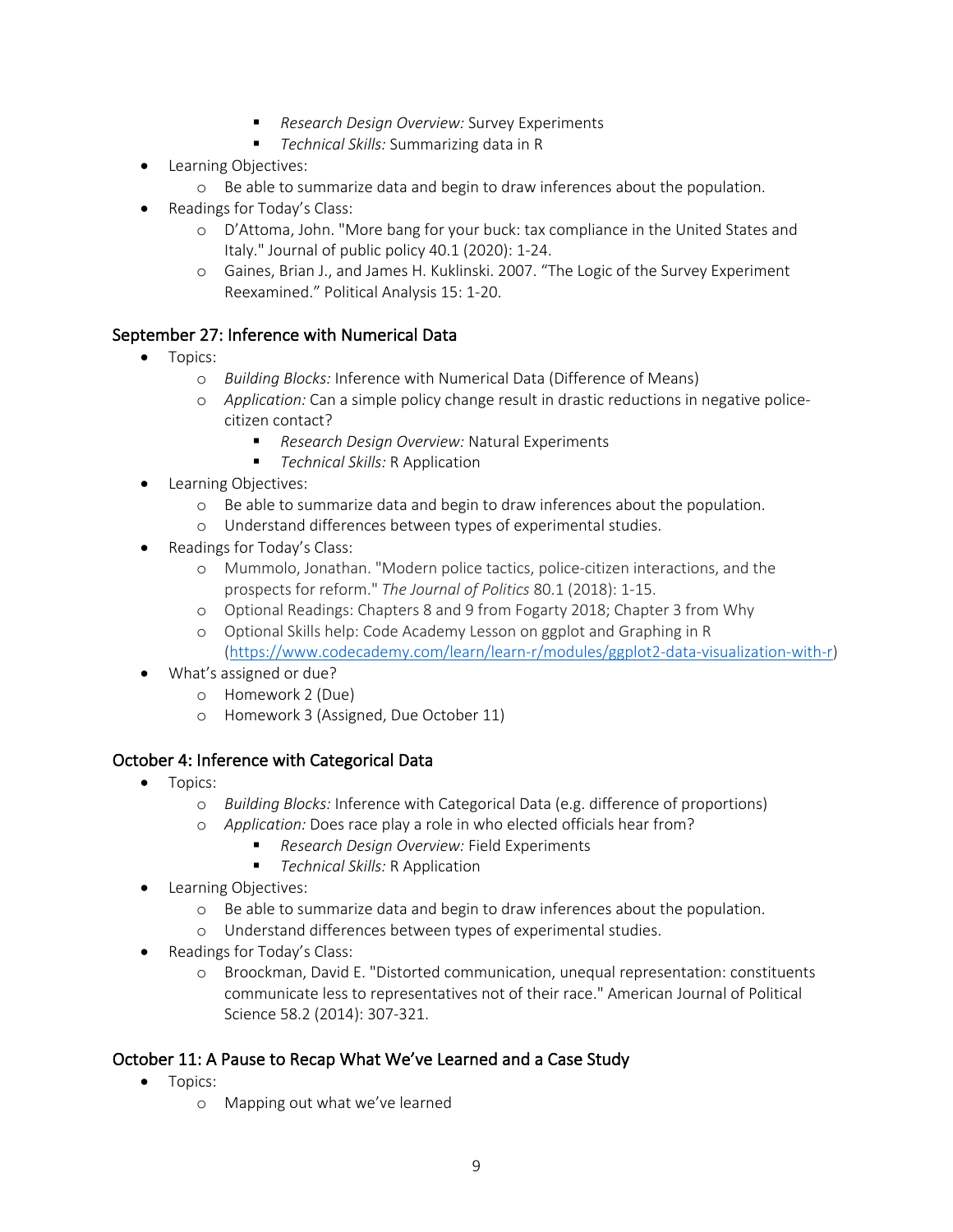- o The instructor will present a case study and break you into groups. Using what we've learned in class, you and your group will break down your assigned portion. At the end of class, each group will present what you have uncovered.
- Learning Objectives:
	- o Be able to put the theoretical concepts we have learned in class in action.
	- o Be able to understand and evaluate research.
- Readings for Today's Class:
	- o Handouts on Summarizing Bivariate Relationships and Hypothesis Testing
- What's assigned or due?
	- o Homework 3 (Due)

#### October 18: Midterm

- In class midterm with more information to come.
- What's assigned or due?
	- o Paper Proposal (Due)

### October 25: Introduction to Linear Regression and Multiple Regression

- Topics:
	- o *Building Blocks:* Linear Regression (i.e., Ordinary Least Squares Regression)
	- o *Application:* How doe patronage influence agency performance?
		- Research Design Overview: Observational Data
		- *Technical Skills:* R Application
- Learning Objectives:
	- o Understand when you might use regression.
	- o Understand differences between observational and experimental studies.
- Readings for Today's Class:
	- o Hollibaugh Jr, Gary E., Gabriel Horton, and David E. Lewis. "Presidents and patronage." American Journal of Political Science 58.4 (2014): 1024-1042.
	- o Pages 305-327 from Chapter 8 on Introduction to Linear Regression from *OpenIntro Statistics*

#### November 1: Violations of Linear Regressions and Extensions, Part I

- Topics:
	- o *Building Blocks:* Violations of Linear Regression
	- o *Application:*
		- *Research Design Overview: Observational Data*
		- § *Technical Skills:* R Application
- Learning Objectives:
	- o Be able discuss what may go wrong with regression and how that informs results.
- Readings for Today's Class:
	- o Brooks, John. "Board on the job: public-pension governance in the United States (US) states." Journal of Public Policy 39.1 (2019): 1-34.
	- o Pages 328-340 from Chapter 8 on Introduction to Linear Regression from *OpenIntro Statistics*
- What's assigned or due?
	- o Homework 4 Assigned, due November 16
	- o Paper Puzzle Statement and Data Description (Due)